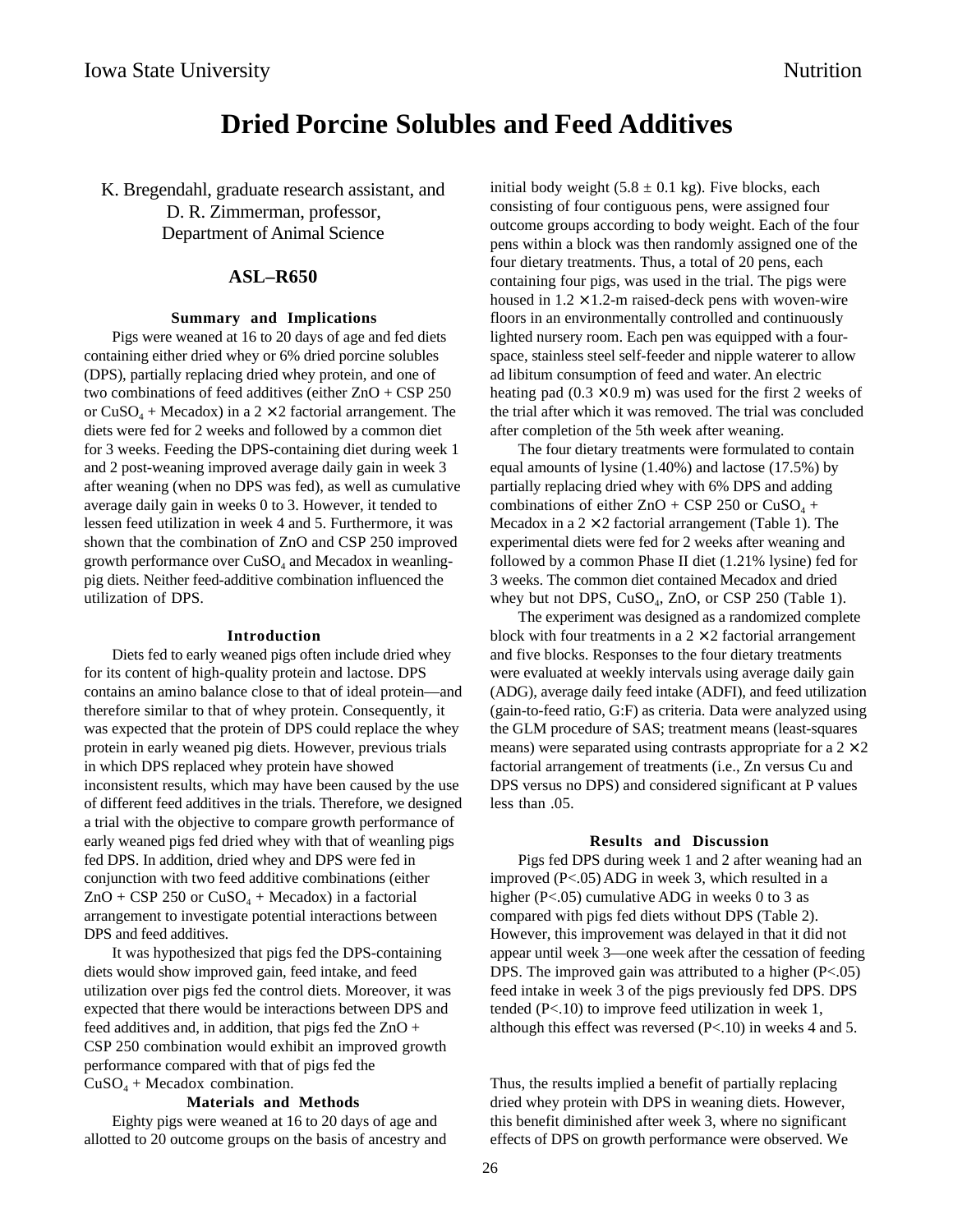### Iowa State University Nutrition

presently cannot explain the observed delayed growth response to DPS.

The combination of dietary ZnO and CSP 250 in the first 2 weeks after weaning resulted in improved ADG  $(P=.01)$  in week 2, as well as higher  $(P<.05)$  cumulative ADG in the subsequent weeks (Table 2) compared with the combination of dietary  $CuSO<sub>4</sub>$  and Mecadox. Similar increases (P<.05) were observed in ADFI. The feed utilization of Zn-fed pigs improved (P<.05) in week 2 of the trial leading to an improved (P<.05) cumulative G:F ratio in weeks 0 to 2. The combination of ZnO and CSP

250 thus resulted in improved growth performance over the combination of CuSO<sub>4</sub> and Mecadox.

No interaction effects (P>.10) between DPS and feed additives were observed in this trial as theorized from results of previous trials. Inconsistencies among those trials must, therefore, be explained using other approaches.

#### **Acknowledgments**

We thank NutraFlo of Sioux City, IA, for donating the DPS used in the trial.

# **Table 1. Composition of the diets (as-fed basis).**

| Ingredient, %                   |       | Week 3 to 5 |        |        |             |
|---------------------------------|-------|-------------|--------|--------|-------------|
|                                 | Zn    | Cu          | Zn+DPS | Cu+DPS | Common diet |
| Corn                            | 38.56 | 38.33       | 36.56  | 36.33  | 55.68       |
| Soybean meal (48%)              | 30.90 | 30.90       | 30.90  | 30.90  | 24.12       |
| Dried whey                      | 25.00 | 25.00       | 10.00  | 10.00  | 15.00       |
| Lactose                         |       |             | 10.50  | 10.50  |             |
| <b>Dried Porcine Solubles</b>   |       |             | 6.00   | 6.00   |             |
| Zinc oxide <sup>1</sup>         | 0.35  |             | 0.35   |        |             |
| <b>CSP 250</b>                  | 0.50  |             | 0.50   |        |             |
| CuSO <sub>4</sub> <sup>2</sup>  |       | 0.08        |        | 0.08   |             |
| Mecadox                         |       | 1.00        |        | 1.00   | 0.50        |
| Soy oil                         | 2.00  | 2.00        | 2.00   | 2.00   | 2.00        |
| L-Lysine-HCI                    | 0.20  | 0.20        | 0.20   | 0.20   | 0.25        |
| DL-Methionine                   | 0.14  | 0.14        | 0.17   | 0.17   | 0.19        |
| Dicalcium phosphate             | 1.15  | 1.15        | 1.59   | 1.59   | 0.98        |
| Limestone                       | 0.64  | 0.64        | 0.67   | 0.67   | 0.72        |
| Salt                            | 0.25  | 0.25        | 0.25   | 0.25   | 0.25        |
| Selenium premix                 | 0.05  | 0.05        | 0.05   | 0.05   | 0.05        |
| Endox                           | 0.01  | 0.01        | 0.01   | 0.01   | 0.01        |
| Trace mineral salt <sup>3</sup> | 0.05  | 0.05        | 0.05   | 0.05   | 0.05        |
| Vitamin premix <sup>4</sup>     | 0.20  | 0.20        | 0.20   | 0.20   | 0.20        |

1 Supplied 3000 ppm Zn.

<sup>2</sup>Supplied 250 ppm Cu.

 $3$ Supplied 4,400 IU vitamin A; 1,100 IU vitamin D<sub>3</sub>; 22 IU vitamin E; 7 mg of riboflavin; 18 mg of pantothenic acid; 33 mg of niacin; and 22 µg of vitamin  $B_{12}$  per kg diet.

Supplied 165 ppm Zn; 193 ppm Fe; 66 ppm Mn; 19 ppm Cu; and 0.2 ppm I per kg diet.